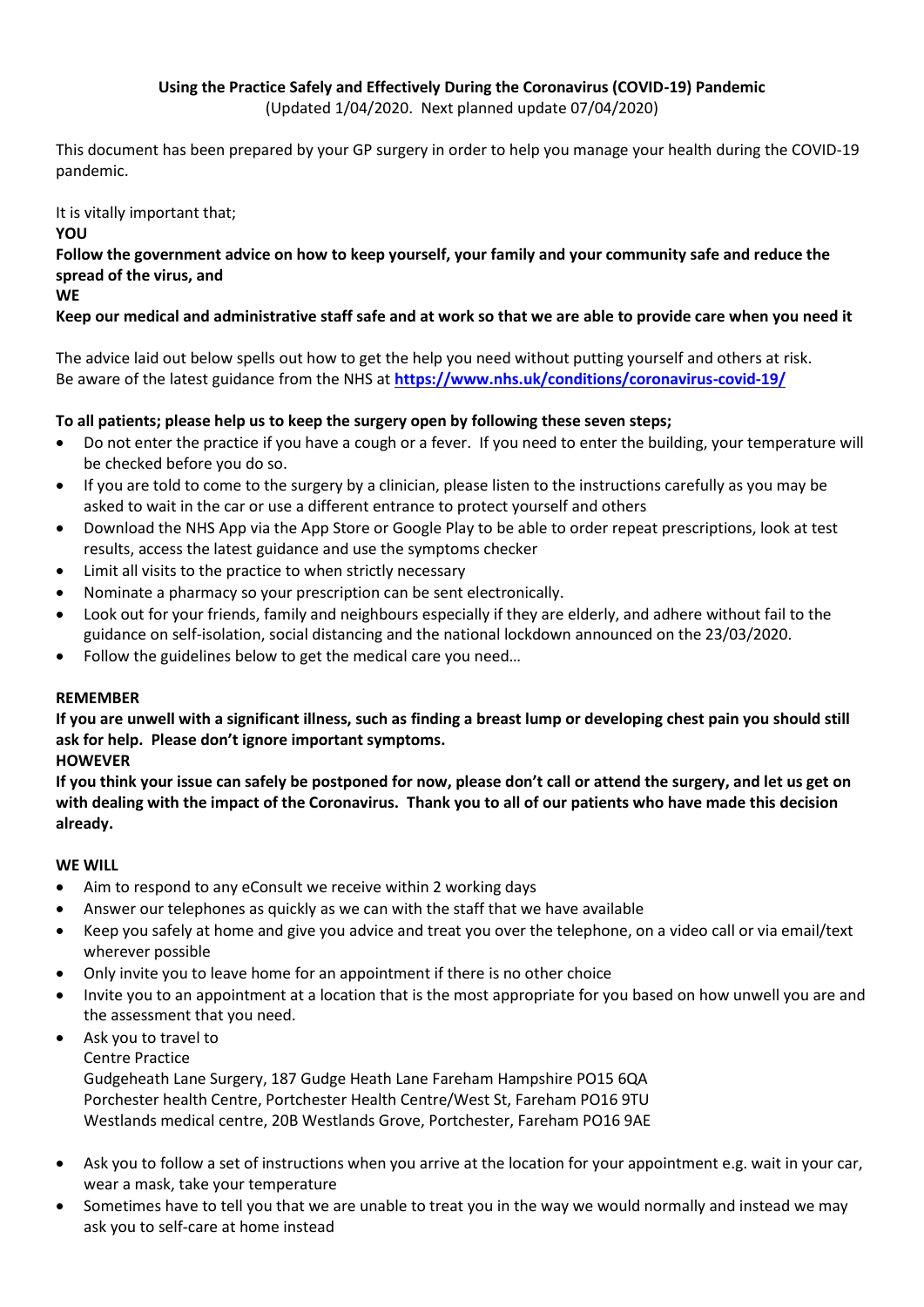• Aim to keep you regular medicines supplied and respond to your request within 5 working days

## **FREQUENTLY ASKED QUESTIONS**

#### **I (or my child) have a new cough or a fever, BUT I think I can look after it myself**

- Don't call the practice and don't call 111
- If you live alone, however mild your symptoms, stay at home for 7 days from when your symptoms started
- If you live with others, and you or one of them have symptoms of coronavirus, then all household members must stay at home and not leave the house for 14 days, which will greatly reduce the chance of passing the infection to others in the community
- If anyone else in the household on 14 day isolation starts displaying symptoms, they will need to say at home for 7 days from when their own symptoms began, regardless of which day they are on in the original 14 day isolation period
- Follow the official advice and guidance on how to do this at **[https://www.nhs.uk/conditions/coronavirus-covid-](https://www.nhs.uk/conditions/coronavirus-covid-19/self-isolation-advice/)[19/self-isolation-advice/](https://www.nhs.uk/conditions/coronavirus-covid-19/self-isolation-advice/)**

#### **I (or my child) have a new cough or a fever, AND I'm unwell and need medical advice**

- Don't call the practice
- Follow the guidance laid out above, but also;
- Get medical advice and guidance via NHS111 online at **<https://111.nhs.uk/>**
- Only phone 111 if you don't have internet access available

#### **I (or my child) have a new cough or a fever, AND I have a medical emergency and I need to call an ambulance**

- Dial 999 and inform the call-handler that you have been self-isolating because of a cough or a fever
- Follow their instructions

#### **I (or my child) have an urgent medical problem, BUT I don't have a cough or a fever, AND I don't think it is related to COVID-19**

- Phone the practice in the usual way, the receptionist will add you to the triage list and a GP will call you.
- Discuss your urgent problem with the doctor and they will give advice on the best way to get it solved for you. Bear in mind that we will be trying to complete as much of the assessment and treatment as possible without a face to face appointment, where it is safe to do so.

#### **I (or my child) have a non-urgent medical issue, a medication issue, an administrative issue or any other problem**

- For the foreseeable future be aware that our services are extremely strained, and that we will be prioritising urgent medical issues which will mean it will take longer to address non-urgent issues
- Consider whether your non-urgent issue can be postponed given the COVID-19 situation, but if not;
- We plan to solve as many of these issues as possible without you having to visit the practice
- Submit an eConsult (online) request for advice, found on our website at <https://www.farehamcentrepractice.co.uk/>
- If you do not have internet access, please ask a friend or family member to help you submit an eConsult
- If you do not have internet access telephone the surgery and ask to go on the triage list

## **I have never done an eConsult before. How do I start?**

- Press on the eConsult button on our website or navigate to <https://www.farehamcentrepractice.co.uk/> and follow the simple instructions
- There is lots of advice on self-care available, so use that if possible
- Choose 'administrative advice', if that is what you are after
- Choose the medical topic that matches your problem, or choose 'general advice' if you can't find one
- Give us as much information as possible to help us to help you effectively

#### **What will happen to my eConsult?**

- Your eConsult will be reviewed within two working days
- The outcome will depend on your problem but could include one or more of the following; advice via a text message, a prescription, a blood test, ECG or other investigation, a telephone consultation or a video call consultation